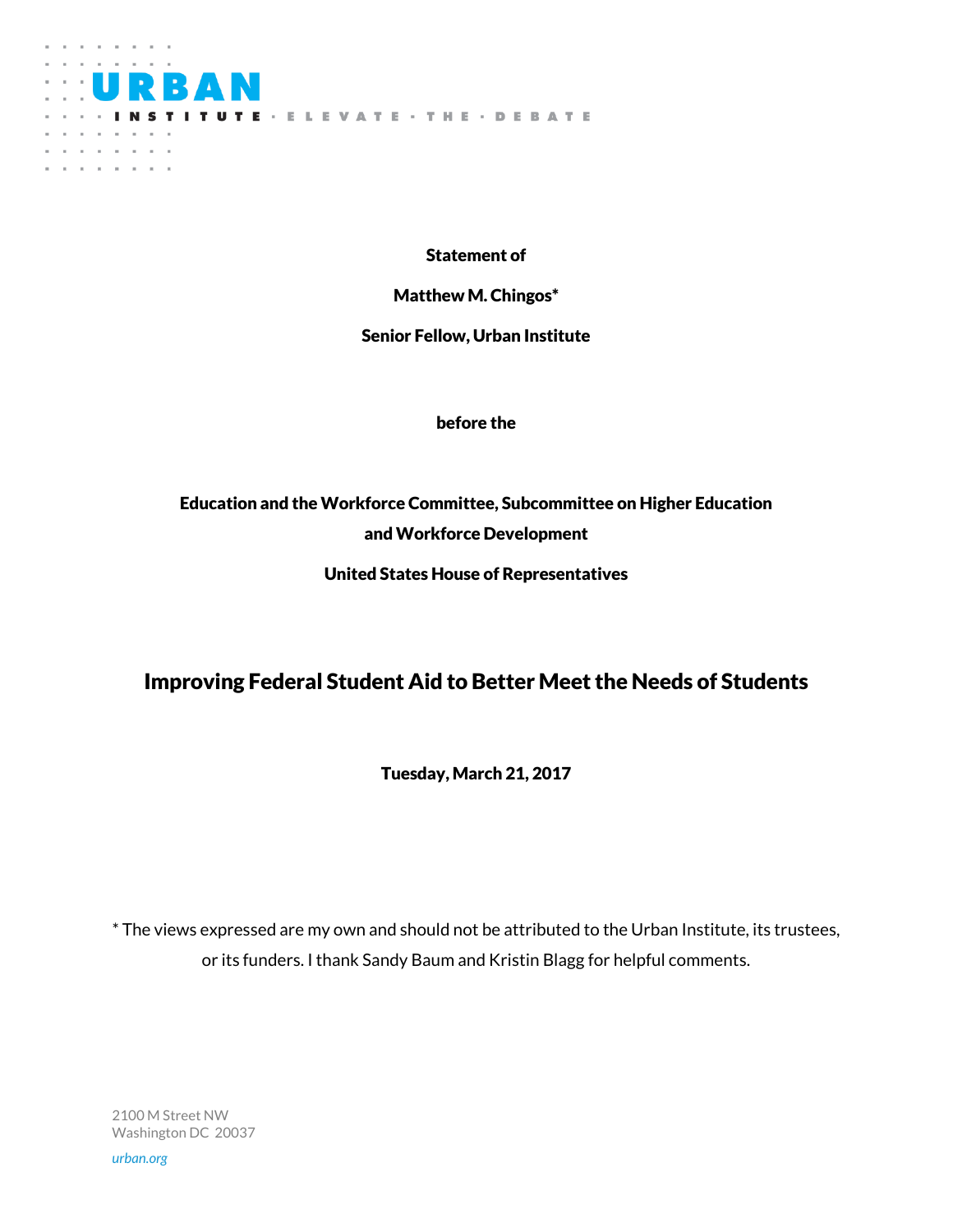Chairman Guthrie, Ranking Member Davis, and members of the committee, thank you for the opportunity to testify today about our nation's federal student aid programs. I appreciate the committee's interest in these important programs.

I am an education policy researcher at the Urban Institute here in Washington, DC, and the coauthor of two books on higher education: *Game of Loans: The Rhetoric and Reality of Student Debt*  and *Crossing the Finish Line: Completing College at America's Public Universities.* My publisher has provided copies of *Game of Loans* as background information for the committee members. The views expressed in this testimony are my own, not those of any organization with which I am affiliated, its trustees, or its funders.

The student loan crisis you have read about in the news is largely a distraction from the real problems facing student borrowers and taxpayers. The poster child for the crisis narrative is an unemployed college graduate, usually with a graduate degree as well, who is struggling to find a well-paying job and is living in his parents' basement. But, in reality, most undergraduates borrow less than \$40,000, and the average economic return to a college degree is as high as it has ever been, despite the well-documented rise in tuition prices. $^{\rm 1}$  The borrowers most likely to struggle are those who never complete a degree, many of whom have relatively small amounts of debt.

## **There is No Broad-Based Student Lending Crisis**

Student borrowing *has*increased dramatically, with total outstanding debt rising from about \$300 million in 2003 to more than \$1.3 trillion today. $^2$  This increase, which continues a trend that began in the early 1990s, partly reflects that more Americans are going to college and completing more degrees. My research with Beth Akers estimates that rising college attendance and degree attainment explain about 30 percent of the increase in borrowing since 1989. $3$ 

Three federal and state policy changes have also contributed to the increase in student debt:

- 1) Federal loans are available on an essentially unlimited basis (up to total cost of attendance, including living costs) to graduate students. Indeed, graduate students took out 34 percent of federal student loans in 2013–14, despite making up only 14 percent of US students.<sup>4</sup>
- 2) The 1992 reauthorization of the Higher Education Act made federal loans available to all students, rather than limiting them to students with demonstrated financial need. This policy change was followed more or less immediately by a rapid acceleration in the amount borrowed per student.

 $\overline{a}$ 

<sup>1</sup> Beth Akers and Matthew M. Chingos, *Game of Loans: The Rhetoric and Reality of Student Debt* (Princeton, NJ: Princeton University Press, 2016) pp. 68–75.

<sup>2</sup> *Game of Loans,* p. 2; *[Quarterly Report on Household Debt and Credit](https://www.newyorkfed.org/medialibrary/interactives/householdcredit/data/pdf/HHDC_2016Q4.pdf)* (New York: Federal Reserve Bank of New York, February 2017).

<sup>3</sup> *Game of Loans,* p. 44.

<sup>4</sup> *Game of Loans,* p. 16.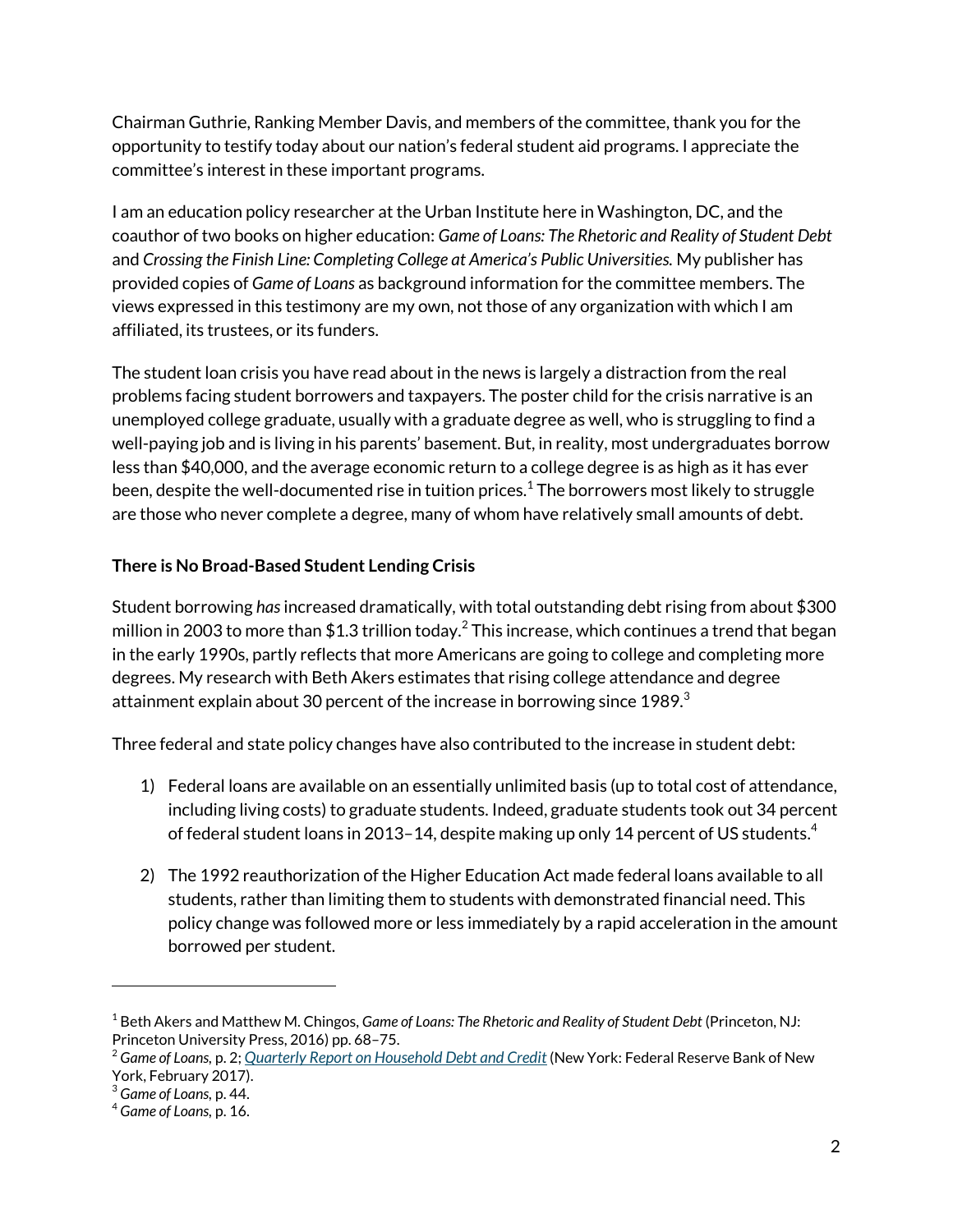3) State governments have decreased their support of public colleges (on a per-student basis), leading to rising tuition. As a result, students are now paying for part of their educational expenses that state taxpayers used to cover. $5$ 

Despite large increases in student borrowing, the available evidence suggests that the typical student borrower today is in a stronger financial position than she was a generation ago. Between 1992 and 2013, the average household with education debt saw an increase of \$23,000 in debt and \$7,000 in annual wage income. At first glance, that larger increase in debt than in income appears to indicate that the average household is worse off. But the debt is incurred once, and income is received every year. So the increase in debt can be paid off with just a few years of the higher incomes that households with debt now receive.<sup>6</sup>

A larger debt load could squeeze borrowers in the short run if monthly payments are unaffordable. But this does not appear to have occurred: most US households with education debt pay 4 percent or less of their income each month toward student loans, a statistic that has changed little since the early 1990s. $^7$ 

# **The Real Student Loan Crises**

The fact that the typical borrower is in a reasonably strong financial position does not mean that all is well with student lending in the United States. In fact, we have five crises in student lending that are too often overshadowed by the exaggerated media narrative discussed earlier.

First, we have **a completion crisis**. Only 59 percent of students who start at four-year public colleges earn a bachelor's degree from any institution within six years (the corresponding figure for private, nonprofit colleges is 72 percent). Among students who start at community colleges, only 39 percent earn any degree from any institution within six years. $^8$  Students who complete degrees receive far more economic return to college attendance than those who do not. $^{\text{9}}$ 

Second, we have **a default crisis.** Every year, more than 600,000 borrowers default on their student loans within three years of starting to repay them. $^{10}$  This likely hurts their credit and ability to borrow in the future. But the millions of borrowers in default tend to be those with the

 $\overline{a}$ 

 $^{10}$  Michael Stratford, "Default Rates Drop," Inside Higher Ed, October 1, 2015,

<sup>5</sup> *Game of Loans,* pp. 58–59.

<sup>6</sup> *Game of Loans,* pp. 77–78.

<sup>7</sup> *Game of Loans,* pp. 79–80.

<sup>8</sup> [Completing College: A National View of Student Attainment Rates](https://nscresearchcenter.org/wp-content/uploads/SignatureReport12.pdf) - Fall 2010 Cohort (Herndon, VA: National Student Clearinghouse, 2016), figure 12.

<sup>9</sup> Thomas Hungerford and Gary Solon, "Sheepskin Effects in the Returns to Education," *Review of Economics and Statistics* 69 (1987): 175–77.

[https://www.insidehighered.com/news/2015/10/01/student-loan-defaults-drop-obama-admin-again-tweaks](https://www.insidehighered.com/news/2015/10/01/student-loan-defaults-drop-obama-admin-again-tweaks-rates)[rates.](https://www.insidehighered.com/news/2015/10/01/student-loan-defaults-drop-obama-admin-again-tweaks-rates)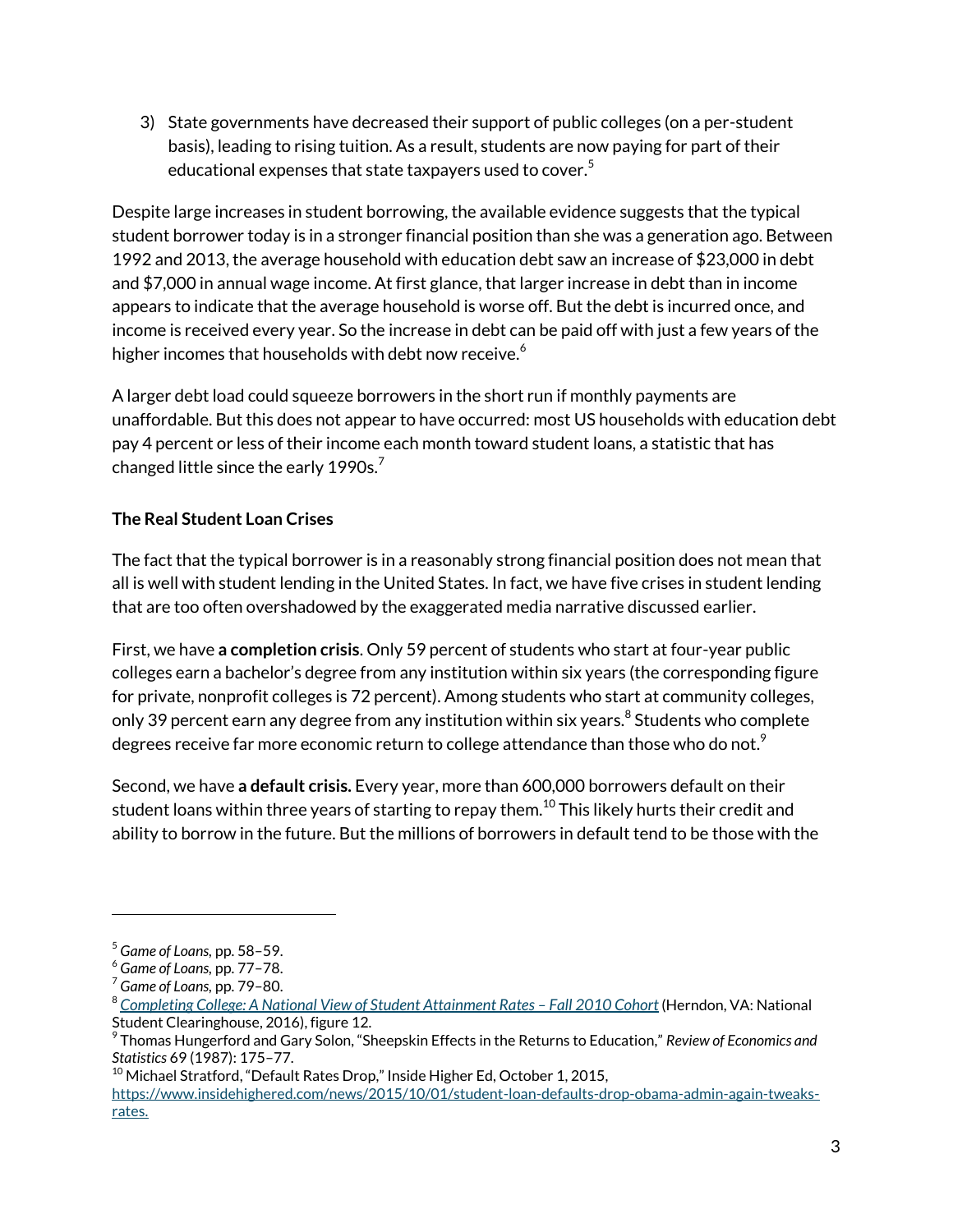least debt, not the most.<sup>11</sup> That's because large balances often come with degrees that enable high incomes. Borrowers who do not graduate, and therefore are less likely to earn more money after attending college, are more than twice as likely to default on their loans as graduates.<sup>12</sup>

Third, we have **a repayment crisis**. Borrowers could avoid defaulting on their loans by enrolling in income-driven repayment. But too few do, because they do not know about these programs or find them too hard to understand or navigate. Well-intentioned efforts to expand access to income-driven repayment have created a panoply of programs: old income-based repayment (IBR), new IBR, pay as you earn, and revised pay as you earn, just to name four.<sup>13</sup>

Fourth, we have **an information crisis** that plagues both repayment and borrowing decisions. Most students don't know what they're getting into, or even how much they're borrowing. In a 2012 federal survey, only a quarter of first-year students could accurately report (within 10 percent) how much they had borrowed. Twenty-eight percent of students with federal loans said they had no federal loans, and 14 percent said they had no debt at all.<sup>14</sup>

Finally, policymakers and taxpayers may soon face **a cost crisis** in the student loan system. In particular, loan forgiveness programs may have larger costs than policymakers expected and budget agencies projected.<sup>15</sup> This concern is amplified by a recent Government Accountability Office report that raises serious concerns about the accuracy of cost estimates made by the US Department of Education.<sup>16</sup> It is impossible for Congress to make responsible policy choices without accurate data from the Department of Education.

#### **Addressing the Real Problems**

The prevailing media narrative of a broad-based student loan crisis is problematic because it leads to the wrong policy solutions by focusing on all borrowers—and especially borrowers with the most debt—rather than on those who most need the help. For example, proposals to reduce interest rates on all or most outstanding loans (often called "refinancing") would substantially benefit affluent households because the highest-income 20 percent of households hold 44

 $\overline{a}$ 

 $11$  Meta Brown, Andrew Haughwout, Donghoon Lee, Joelle Scally, and Wilbert van der Klaauw, "Looking at Student Loan Defaults through a Larger Window," Liberty Street Economics, Federal Reserve Bank of New York, February 19, 2015,

http://libertystreeteconomics.newyorkfed.org/2015/02/looking at student loan defaults through a larger win [dow.html.](http://libertystreeteconomics.newyorkfed.org/2015/02/looking_at_student_loan_defaults_through_a_larger_window.html) 

 $12$  "Two-Year Student Loan Default Rates by Repayment Cohort and Degree Completion Status, 1995–96 to 2011–12," *Trends in Student Aid,* College Board[, https://trends.collegeboard.org/student-aid/figures-tables/two](https://trends.collegeboard.org/student-aid/figures-tables/two-year-student-loan-default-rates-degree-completion-status-over-time)[year-student-loan-default-rates-degree-completion-status-over-time.](https://trends.collegeboard.org/student-aid/figures-tables/two-year-student-loan-default-rates-degree-completion-status-over-time) 

<sup>13</sup> *Game of Loans,* p. 118.

<sup>14</sup> Elizabeth J. Akers and Matthew M. Chingos, *[Are College Students Borrowing Blindly?](http://www.brookings.edu/~/media/research/files/reports/2014/12/10-borrowing-blindly/are-college-students-borrowing-blindly_dec-2014.pdf)* (Washington, DC: Brookings Institution, 2014).

<sup>&</sup>lt;sup>15</sup> Jason Delisle, "<u>[The coming Public Service Loan Forgiveness bonanza](https://www.brookings.edu/research/the-coming-public-service-loan-forgiveness-bonanza/),</u>" Evidence Speaks Reports 2, no. 2

<sup>(</sup>Washington, DC: Brookings Institution, 2016).<br><sup>16</sup> "<u>[Federal Student Loans: Education Needs to Improve Its Income-Driven Repayment Plan Budget Estimates](http://www.gao.gov/products/GAO-17-22),"</u> GAO-17-22 (Washington, DC: US Government Accountability Office, 2016).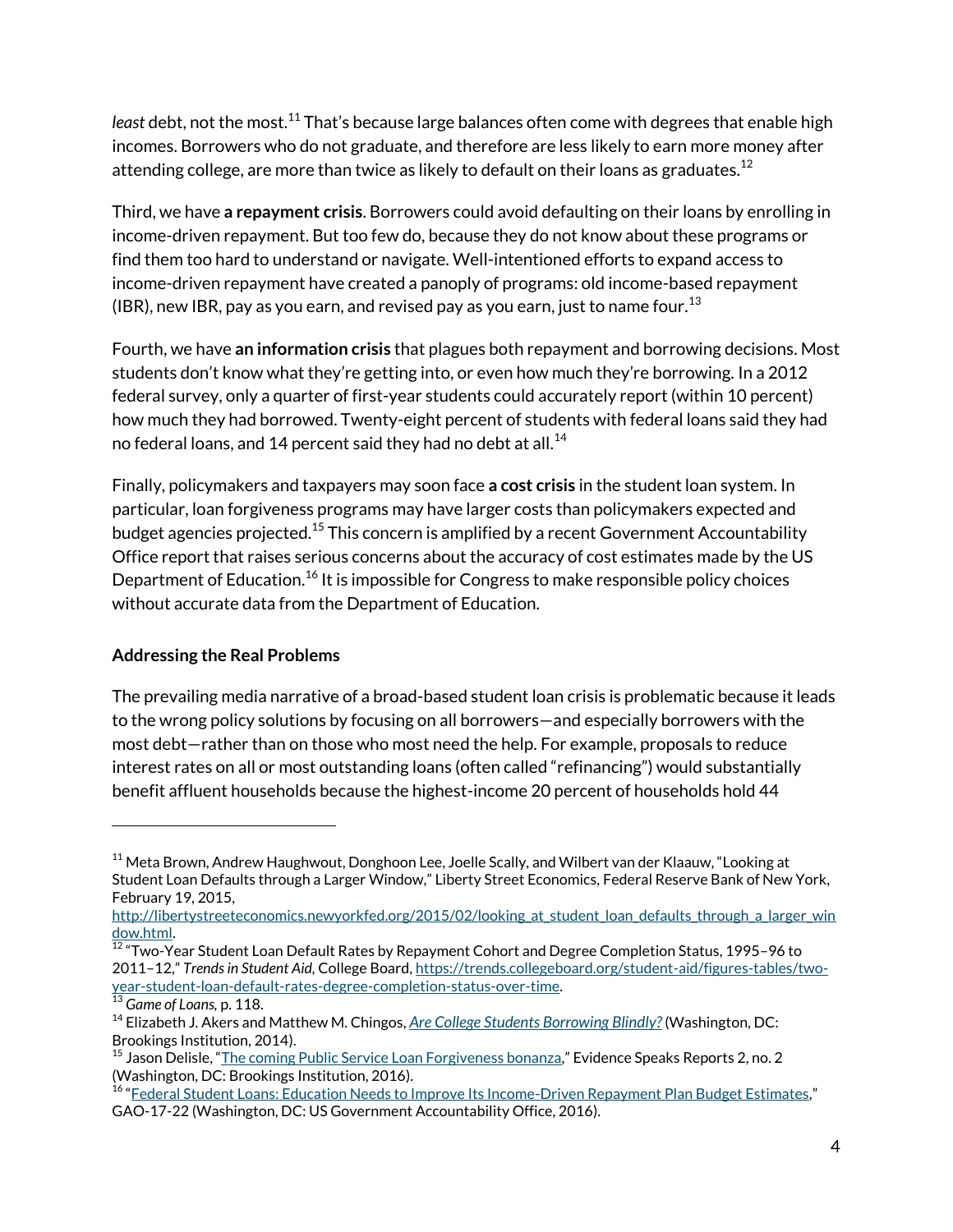percent of debt. At the same time, a borrower struggling to make a \$50 payment will likely also struggle to make a \$44 payment.

Perhaps even more wasteful are efforts to amend the tax code to provide additional preferential treatment for student loans, as in a recent bipartisan proposal to allow employers to provide taxfree student loan assistance. Because of the structure of the tax system and the nature of student borrowing, this move would provide a regressive handout to the wealthiest borrowers and do nothing to help those who are struggling to repay their loans.<sup>17</sup>

Instead, Congress should consolidate and simplify the federal student aid programs and make the best use of limited taxpayer dollars to help students attend and complete college. The current programs, which resulted from well-intentioned policy changes over many years, need to be streamlined and returned to their core missions: grants to needy students and loans that enable students to invest in their future success.

## *One Grant, One Loan*

 $\overline{a}$ 

First, there should be one federal grant program and one loan program.<sup>18</sup> Eligibility should be determined automatically using tax records, eliminating the need for an application form. For example, eligibility for Pell grants could be based on students' average family income between when they were 10 and 16 years old. This would enable grant dollars to be delivered to families based on a careful analysis of financial need while communicating eligibility early and clearly.

The single grant program should deliver all federal grant aid to college students. We now have strong evidence that the federal higher education tax credits are a waste of taxpayer money.<sup>19</sup> These tax credits, which total about \$23 billion, should be eliminated and the funds used (at least in part) to expand the \$33 billion Pell program. However, doing so is complicated by the fact that higher education tax credits are outside the jurisdiction of this committee.

The single federal loan program should be a student loan program, not a parent loan program. The Parent Loan for Undergraduate Students (PLUS) program should be eliminated, as creditworthy parents can obtain consumer credit in the private sector. Policymakers seeking to expand access to credit for dependent undergraduate students should increase the loan limits for these students rather than continuing to make their parents choose between taking on debt they are going to struggle to repay and telling their children to look elsewhere for college.

<sup>17</sup> Matthew M. Chingos, "Don't let student borrowers off tax free," *Urban Wire* (blog), Urban Institute, March 3, 2017[, http://www.urban.org/urban-wire/dont-let-student-borrowers-tax-free.](http://www.urban.org/urban-wire/dont-let-student-borrowers-tax-free) 

<sup>&</sup>lt;sup>18</sup> There are good reasons to divide the Pell program into two components, one aimed at young people (e.g., through age 24) and another for older adults who return to school (see Sandy Baum et al., "Rethinking Pell [Grants](http://media.collegeboard.com/digitalServices/pdf/advocacy/policycenter/advocacy-rethinking-pell-grants-brief.pdf)," New York: College Board, 2013).

 $^{19}$  George B. Bulman and Caroline M. Hoxby, "<u>[The Returns to the Federal Tax Credits for Higher Education](http://www.nber.org/papers/w20833)</u>," Working Paper 20833 (Cambridge, MA: NBER, 2015).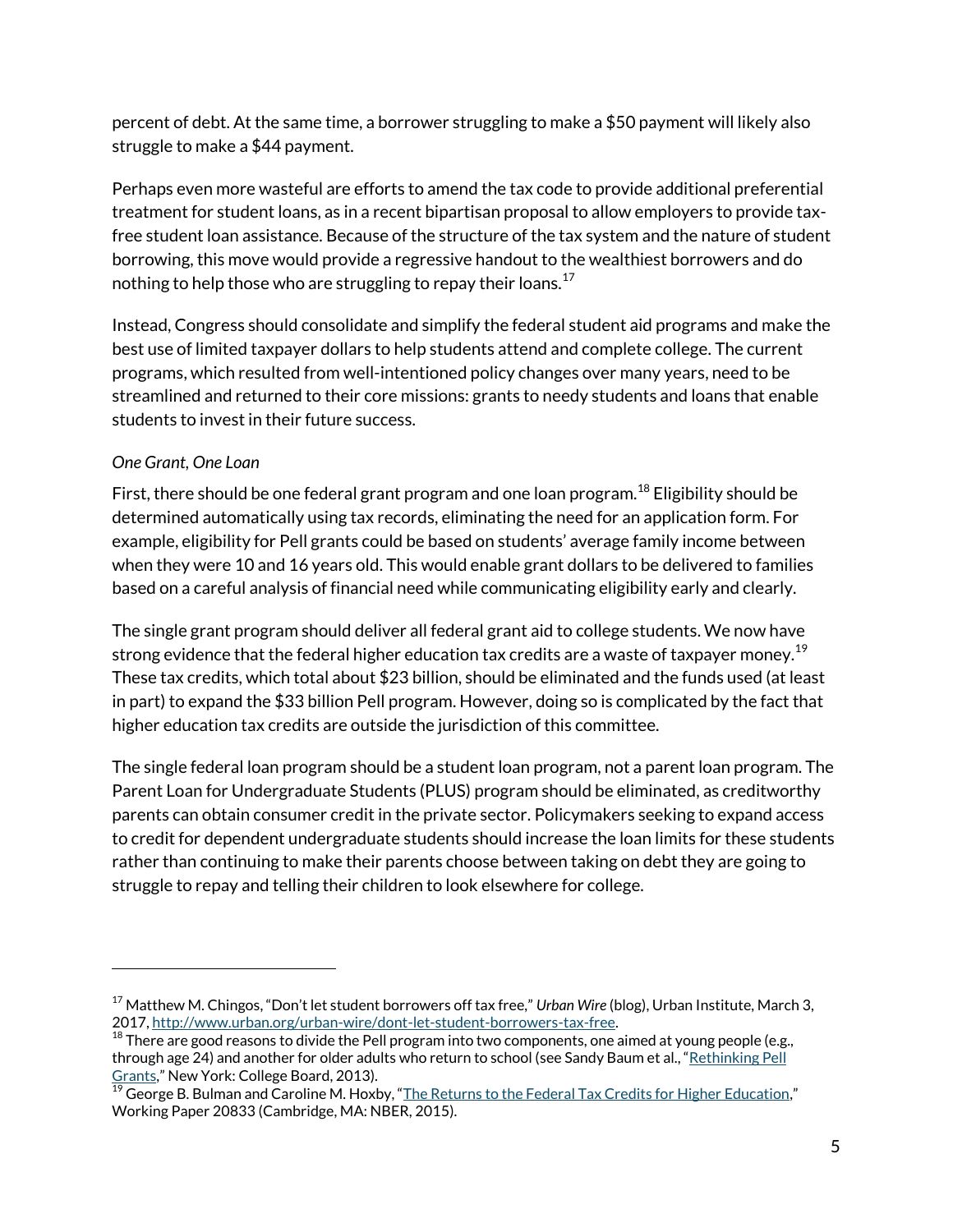The federal loan program should focus on undergraduate students and rein in excessive federal borrowing by graduate students. The grad PLUS program should be limited or eliminated. Graduate students attending programs with a return that justifies the cost will be able to obtain funding in the private market, while low-return programs will no longer be able to operate at taxpayer expense. Policymakers seeking to support programs with low economic returns but high social returns (e.g., social work) should subsidize those programs directly, such as through targeted grant programs.

All federal higher education subsidies should be delivered through the Pell grant program. This means that taxpayers should not pay interest on loans while students are in school, as they currently do on subsidized loans, and instead use those subsidies to provide up-front grants that directly reduce the prices students pay (e.g., by reinstating year-round Pell). It also means that the loan program should break even fiscally—and not make profits off students or entail significant costs for taxpayers. $20$ 

### *One Automatic Income-Driven Repayment Program*

 $\overline{a}$ 

There should be one income-driven repayment program, which allows borrowers to make loan payments as a percentage of their income through the tax-withholding system. Borrowers could automatically be placed in this program upon leaving college (unless they choose to pay off their loans more quickly), thus significantly reducing defaults and limiting the need for loan servicing.<sup>21</sup> Income-driven repayment must tie the percentage of income paid toward loans to the amount borrowed, so students remain sensitive to the prices charged by institutions and to the amounts they borrow.<sup>22</sup>

As with the student loan program, the repayment program should not be used to deliver subsidies to broad groups of borrowers. Instead, it should be used to insure borrowers against the risk that they will be unable to repay their loans. Forgiveness should only be provided as a last resort (e.g., after 25–30 years), if at all, and the Public Service Loan Forgiveness (PSLF) program should be eliminated. Policymakers seeking to subsidize employment in certain sectors should do so directly, such as through targeted grant programs, rather than through loan forgiveness.

Eliminating PSLF and reducing the generosity of other forgiveness provisions for future borrowers is not only a matter of ensuring that subsidies are delivered fairly. It is also critical to the fiscal sustainability of the student loan programs. PSLF, in particular, is likely to be far more costly for

 $^{20}$  Breaking even is difficult to accomplish in practice owing to uncertainty about future borrowers' repayment behavior. For more on this subject, including the debate over accounting methods, see Matthew M. Chingos, "End [government profits on student loans: Shift risk and lower interest rates](http://www.brookings.edu/research/papers/2015/04/30-government-profit-loans-chingos)" (Washington, DC: Brookings Institution, 2015); and Donald B. Marron, "[The \\$300 Billion Question: How Should We Budget for Federal Lending](http://www.urban.org/sites/default/files/publication/23016/413244-The-Billion-Question-How-Should-We-Budget-for-Federal-Lending-Programs-.PDF)  [Programs?](http://www.urban.org/sites/default/files/publication/23016/413244-The-Billion-Question-How-Should-We-Budget-for-Federal-Lending-Programs-.PDF)" (Washington, DC: Urban Institute, 2014).

<sup>&</sup>lt;sup>21</sup> Susan Dynarski and Daniel Kreisman, "Loans for Educational Opportunity: Making Borrowing Work for Today's [Students](http://www.hamiltonproject.org/files/downloads_and_links/THP_DynarskiDiscPaper_Final.pdf)" Hamilton Project Working Paper 2013-05 (Washington, DC: Brookings Institution, 2013).

 $^{22}$  Matthew M. Chingos, ["Jeb Bush's student loan plan should outlive his campaign,"](https://www.brookings.edu/research/jeb-bushs-student-loan-plan-should-outlive-his-campaign/) Evidence Speaks Reports 1, no. 10 (Washington, DC: Brookings Institution, 2016).